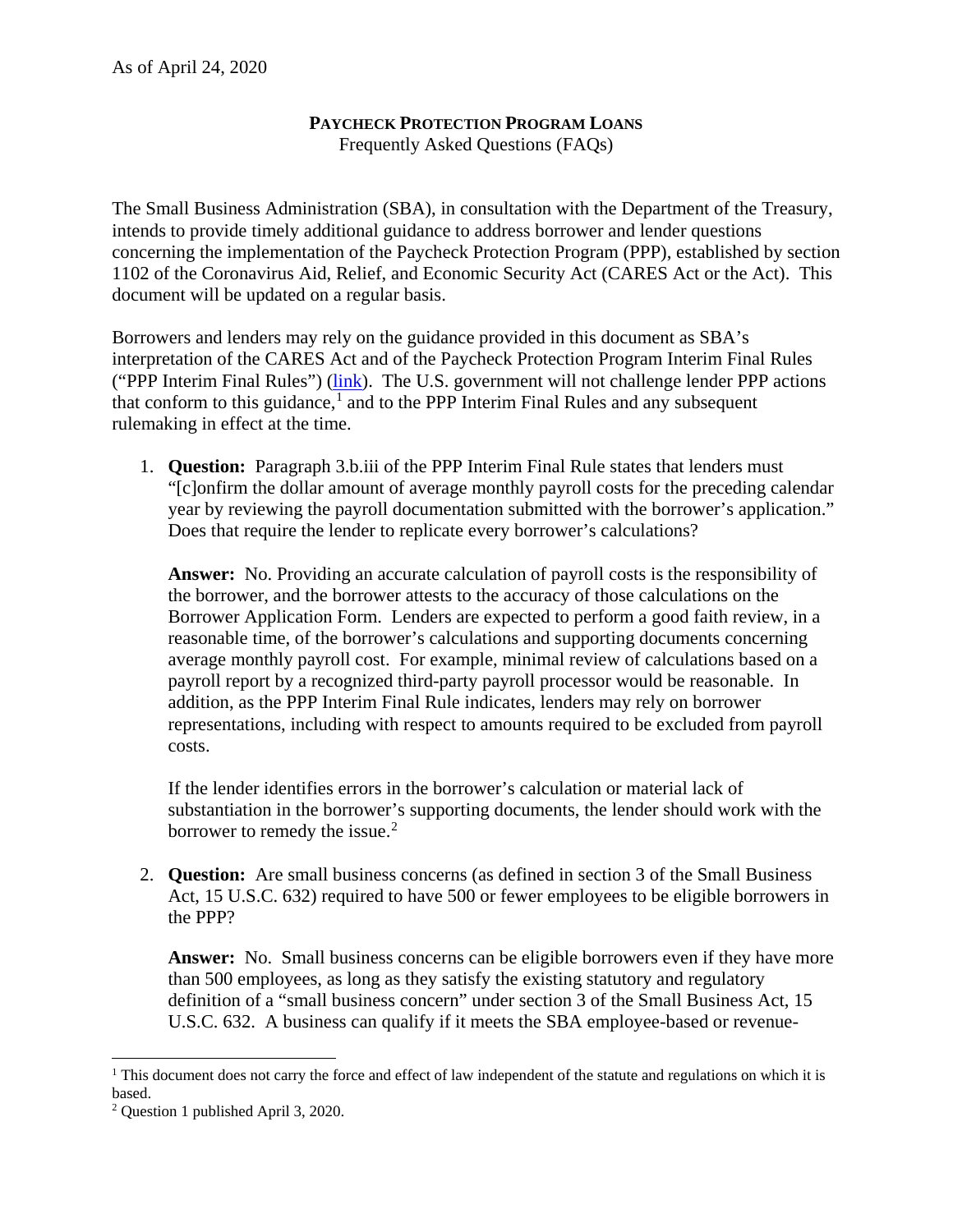based size standard corresponding to its primary industry. Go to www.sba.gov/size for the industry size standards.

Additionally, a business can qualify for the Paycheck Protection Program as a small business concern if it met both tests in SBA's "alternative size standard" as of March 27, 2020: (1) maximum tangible net worth of the business is not more than \$15 million; and (2) the average net income after Federal income taxes (excluding any carry-over losses) of the business for the two full fiscal years before the date of the application is not more than \$5 million.

A business that qualifies as a small business concern under section 3 of the Small Business Act, 15 U.S.C. 632, may truthfully attest to its eligibility for PPP loans on the Borrower Application Form, unless otherwise ineligible.

3. **Question:** Does my business have to qualify as a small business concern (as defined in section 3 of the Small Business Act, 15 U.S.C. 632) in order to participate in the PPP?

**Answer:** No. In addition to small business concerns, a business is eligible for a PPP loan if the business has 500 or fewer employees whose principal place of residence is in the United States, or the business meets the SBA employee-based size standards for the industry in which it operates (if applicable). Similarly, PPP loans are also available for qualifying tax-exempt nonprofit organizations described in section  $501(c)(3)$  of the Internal Revenue Code (IRC), tax-exempt veterans organization described in section  $501(c)(19)$  of the IRC, and Tribal business concerns described in section  $31(b)(2)(C)$  of the Small Business Act that have 500 or fewer employees whose principal place of residence is in the United States, or meet the SBA employee-based size standards for the industry in which they operate.

4. **Question:** Are lenders required to make an independent determination regarding applicability of affiliation rules under 13 C.F.R. 121.301(f) to borrowers?

**Answer:** No. It is the responsibility of the borrower to determine which entities (if any) are its affiliates and determine the employee headcount of the borrower and its affiliates. Lenders are permitted to rely on borrowers' certifications.

5. **Question:** Are borrowers required to apply SBA's affiliation rules under 13 C.F.R. 121.301(f)?

**Answer:** Yes. Borrowers must apply the affiliation rules set forth in SBA's Interim Final Rule on Affiliation. A borrower must certify on the Borrower Application Form that the borrower is eligible to receive a PPP loan, and that certification means that the borrower is a small business concern as defined in section 3 of the Small Business Act (15 U.S.C. 632), meets the applicable SBA employee-based or revenue-based size standard, or meets the tests in SBA's alternative size standard, after applying the affiliation rules, if applicable. SBA's existing affiliation exclusions apply to the PPP, including, for example the exclusions under 13 CFR 121.103(b)(2).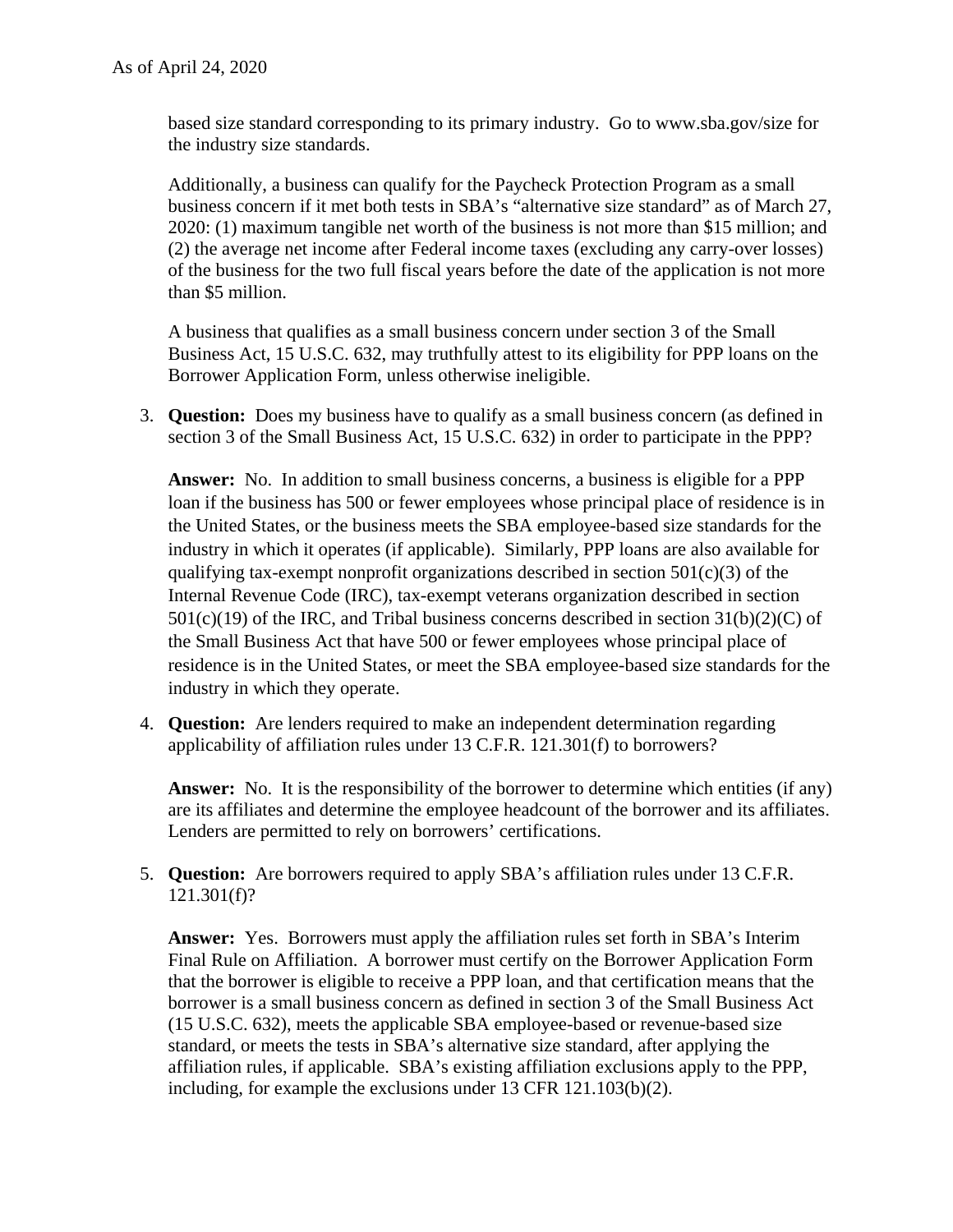6. **Question:** The affiliation rule based on ownership (13 C.F.R. 121.301(f)(1)) states that SBA will deem a minority shareholder in a business to control the business if the shareholder has the right to prevent a quorum or otherwise block action by the board of directors or shareholders. If a minority shareholder irrevocably gives up those rights, is it still considered to be an affiliate of the business?

**Answer:** No. If a minority shareholder in a business irrevocably waives or relinquishes any existing rights specified in 13 C.F.R. 121.301(f)(1), the minority shareholder would no longer be an affiliate of the business (assuming no other relationship that triggers the affiliation rules).

7. **Question:** The CARES Act excludes from the definition of payroll costs any employee compensation in excess of an annual salary of \$100,000. Does that exclusion apply to all employee benefits of monetary value?

**Answer:** No. The exclusion of compensation in excess of \$100,000 annually applies only to cash compensation, not to non-cash benefits, including:

- employer contributions to defined-benefit or defined-contribution retirement plans;
- payment for the provision of employee benefits consisting of group health care coverage, including insurance premiums; and
- payment of state and local taxes assessed on compensation of employees.
- 8. **Question:** Do PPP loans cover paid sick leave?

**Answer:** Yes. PPP loans covers payroll costs, including costs for employee vacation, parental, family, medical, and sick leave. However, the CARES Act excludes qualified sick and family leave wages for which a credit is allowed under sections 7001 and 7003 of the Families First Coronavirus Response Act (Public Law 116–127). Learn more about the Paid Sick Leave Refundable Credit [here.](https://www.irs.gov/newsroom/covid-19-related-tax-credits-for-required-paid-leave-provided-by-small-and-midsize-businesses-faqs)

9. **Question:** My small business is a seasonal business whose activity increases from April to June. Considering activity from that period would be a more accurate reflection of my business's operations. However, my small business was not fully ramped up on February 15, 2020. Am I still eligible?

**Answer:** In evaluating a borrower's eligibility, a lender may consider whether a seasonal borrower was in operation on February 15, 2020 or for an 8-week period between February 15, 2019 and June 30, 2019.

10. **Question:** What if an eligible borrower contracts with a third-party payer such as a payroll provider or a Professional Employer Organization (PEO) to process payroll and report payroll taxes?

**Answer:** SBA recognizes that eligible borrowers that use PEOs or similar payroll providers are required under some state registration laws to report wage and other data on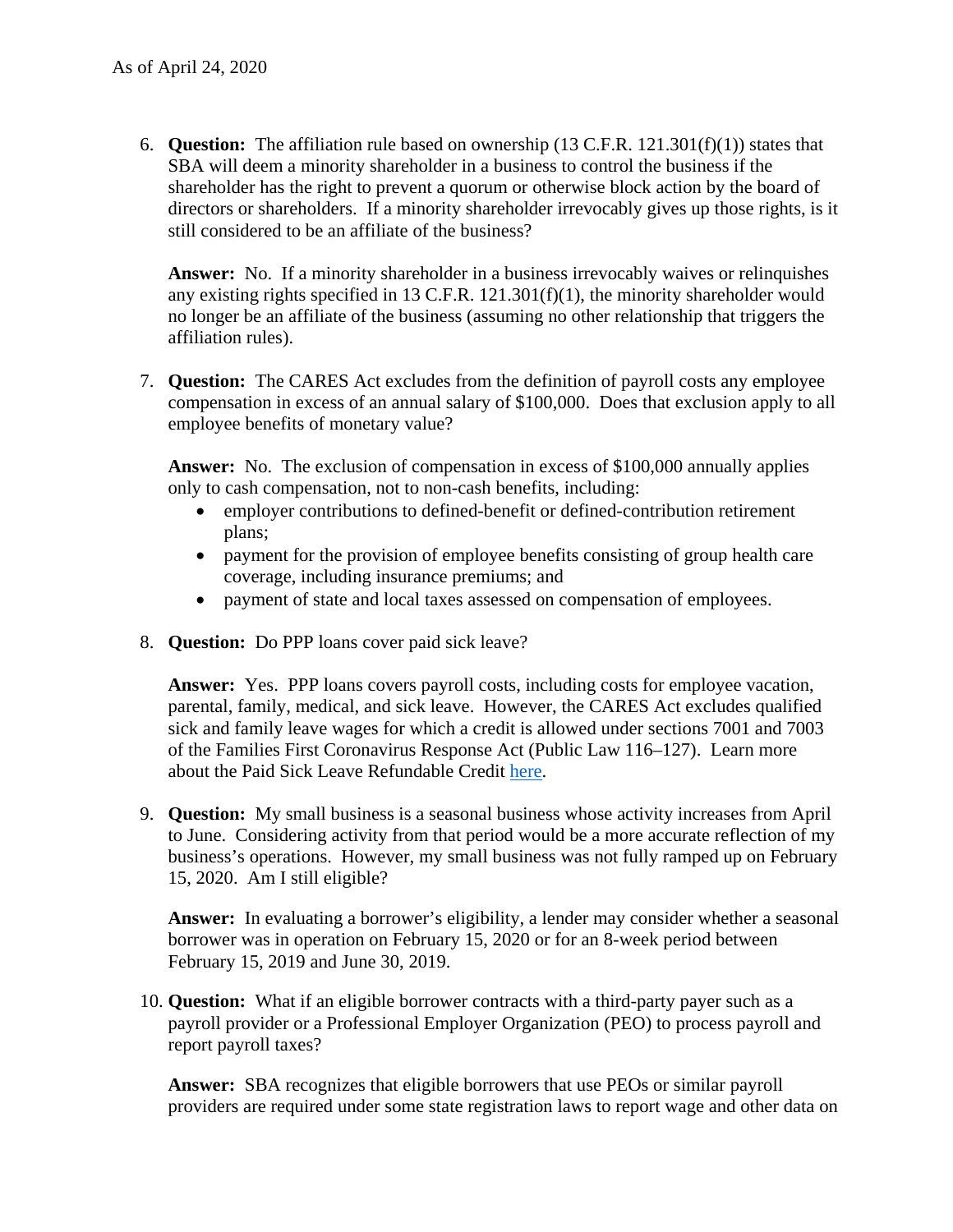the Employer Identification Number (EIN) of the PEO or other payroll provider. In these cases, payroll documentation provided by the payroll provider that indicates the amount of wages and payroll taxes reported to the IRS by the payroll provider for the borrower's employees will be considered acceptable PPP loan payroll documentation. Relevant information from a Schedule R (Form 941), Allocation Schedule for Aggregate Form 941 Filers, attached to the PEO's or other payroll provider's Form 941, Employer's Quarterly Federal Tax Return, should be used if it is available; otherwise, the eligible borrower should obtain a statement from the payroll provider documenting the amount of wages and payroll taxes. In addition, employees of the eligible borrower will not be considered employees of the eligible borrower's payroll provider or PEO.

11. **Question:** May lenders accept signatures from a single individual who is authorized to sign on behalf of the borrower?

**Answer:** Yes. However, the borrower should bear in mind that, as the Borrower Application Form indicates, only an authorized representative of the business seeking a loan may sign on behalf of the business. An individual's signature as an "Authorized Representative of Applicant" is a representation to the lender and to the U.S. government that the signer is authorized to make the certifications, including with respect to the applicant and each owner of 20% or more of the applicant's equity, contained in the Borrower Application Form. Lenders may rely on that representation and accept a single individual's signature on that basis.

12. **Question:** I need to request a loan to support my small business operations in light of current economic uncertainty. However, I pleaded guilty to a felony crime a very long time ago. Am I still eligible for the PPP?

**Answer:** Yes. Businesses are only ineligible if an owner of 20 percent or more of the equity of the applicant is presently incarcerated, on probation, on parole; subject to an indictment, criminal information, arraignment, or other means by which formal criminal charges are brought in any jurisdiction; or, within the last five years, for any felony, has been convicted; pleaded guilty; pleaded nolo contendere; been placed on pretrial diversion; or been placed on any form of parole or probation (including probation before judgment).

13. **Question:** Are lenders permitted to use their own online portals and an electronic form that they create to collect the same information and certifications as in the Borrower Application Form, in order to complete implementation of their online portals?

**Answer:** Yes. Lenders may use their own online systems and a form they establish that asks for the same information (using the same language) as the Borrower Application Form. Lenders are still required to send the data to SBA using SBA's interface.

14. **Question:** What time period should borrowers use to determine their number of employees and payroll costs to calculate their maximum loan amounts?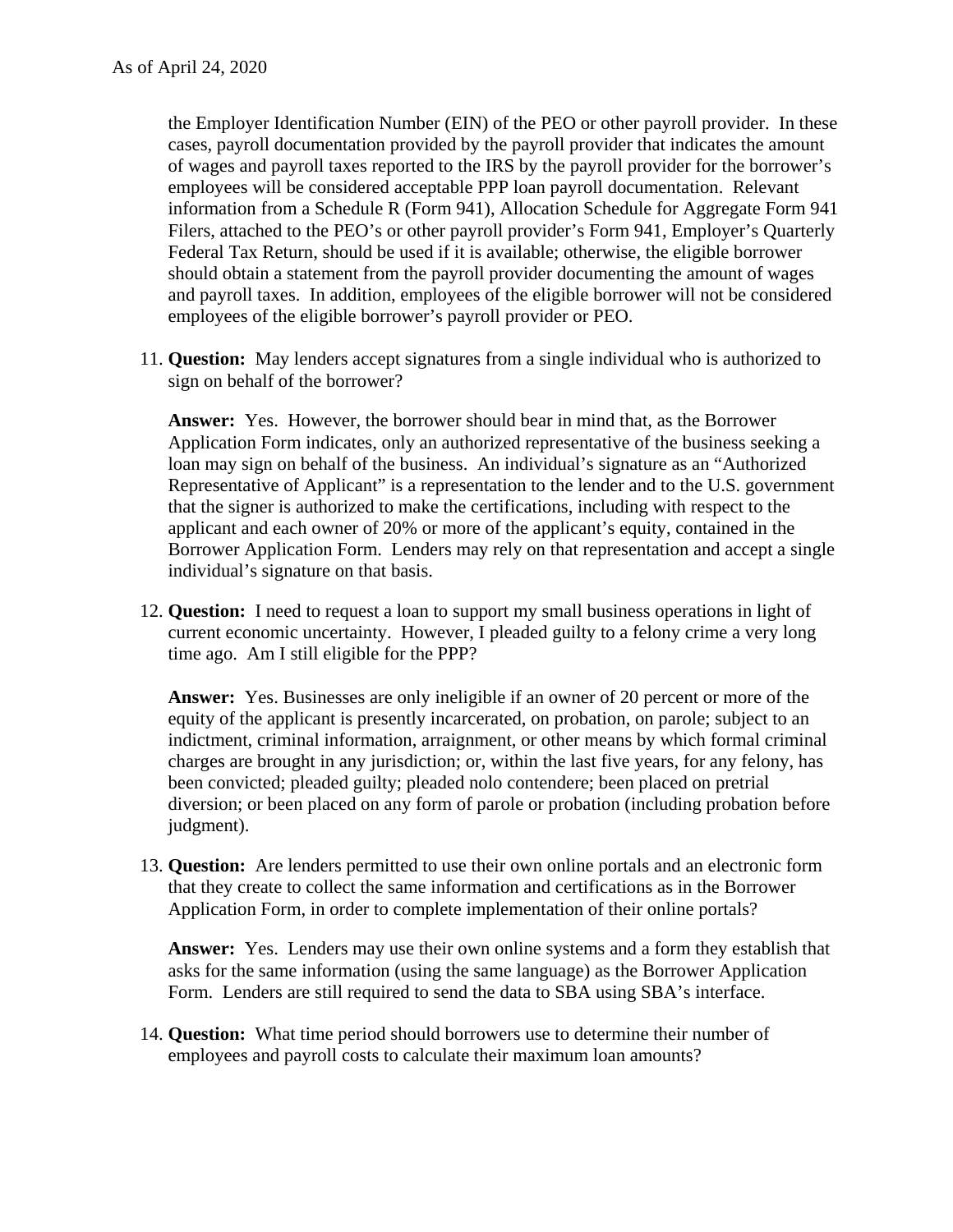$\overline{a}$ 

**Answer:** In general, borrowers can calculate their aggregate payroll costs using data either from the previous 12 months or from calendar year 2019. For seasonal businesses, the applicant may use average monthly payroll for the period between February 15, 2019, or March 1, 2019, and June 30, 2019. An applicant that was not in business from February 15, 2019 to June 30, 2019 may use the average monthly payroll costs for the period January 1, 2020 through February 29, 2020.

Borrowers may use their average employment over the same time periods to determine their number of employees, for the purposes of applying an employee-based size standard. Alternatively, borrowers may elect to use SBA's usual calculation: the average number of employees per pay period in the 12 completed calendar months prior to the date of the loan application (or the average number of employees for each of the pay periods that the business has been operational, if it has not been operational for 12 months).

15. **Question:** Should payments that an eligible borrower made to an independent contractor or sole proprietor be included in calculations of the eligible borrower's payroll costs?

**Answer:** No. Any amounts that an eligible borrower has paid to an independent contractor or sole proprietor should be excluded from the eligible business's payroll costs. However, an independent contractor or sole proprietor will itself be eligible for a loan under the PPP, if it satisfies the applicable requirements.

16. **Question:** How should a borrower account for federal taxes when determining its payroll costs for purposes of the maximum loan amount, allowable uses of a PPP loan, and the amount of a loan that may be forgiven?

**Answer:** Under the Act, payroll costs are calculated on a gross basis without regard to (i.e., not including subtractions or additions based on) federal taxes imposed or withheld, such as the employee's and employer's share of Federal Insurance Contributions Act (FICA) and income taxes required to be withheld from employees. As a result, payroll costs are not reduced by taxes imposed on an employee and required to be withheld by the employer, but payroll costs do not include the employer's share of payroll tax. For example, an employee who earned \$4,000 per month in gross wages, from which \$500 in federal taxes was withheld, would count as \$4,000 in payroll costs. The employee would receive \$3,500, and \$500 would be paid to the federal government. However, the employer-side federal payroll taxes imposed on the \$4,000 in wages are excluded from payroll costs under the statute.<sup>[3](#page-4-0)</sup>

<span id="page-4-0"></span><sup>&</sup>lt;sup>3</sup> The definition of "payroll costs" in the CARES Act, 15 U.S.C.  $636(a)(36)(A)(viii)$ , excludes "taxes imposed or withheld under chapters 21, 22, or 24 of the Internal Revenue Code of 1986 during the covered period," defined as February 15, 2020, to June 30, 2020. As described above, the SBA interprets this statutory exclusion to mean that payroll costs are calculated on a gross basis, without subtracting federal taxes that are imposed on the employee or withheld from employee wages. Unlike employer-side payroll taxes, such employee-side taxes are ordinarily expressed as a reduction in employee take-home pay; their exclusion from the definition of payroll costs means payroll costs should not be reduced based on taxes imposed on the employee or withheld from employee wages. This interpretation is consistent with the text of the statute and advances the legislative purpose of ensuring workers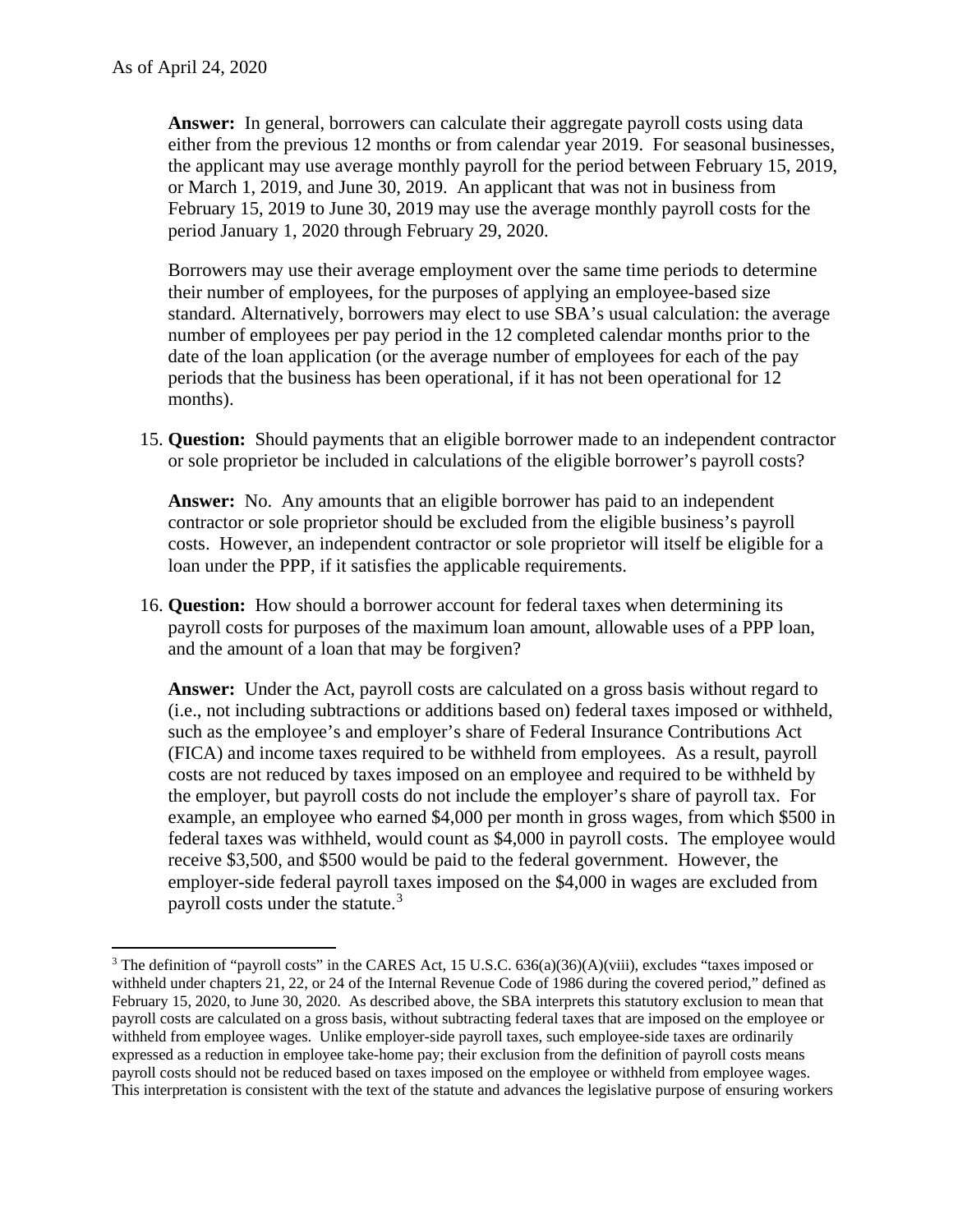17. **Question:** I filed or approved a loan application based on the version of the PPP Interim Final Rule published on April 2, 2020. Do I need to take any action based on the updated guidance in these FAQs?

**Answer:** No. Borrowers and lenders may rely on the laws, rules, and guidance available at the time of the relevant application. However, borrowers whose previously submitted loan applications have not yet been processed may revise their applications based on clarifications reflected in these FAQs.

18. **Question:** Are PPP loans for existing customers considered new accounts for FinCEN Rule CDD purposes? Are lenders required to collect, certify, or verify beneficial ownership information in accordance with the rule requirements for existing customers?

**Answer:** If the PPP loan is being made to an existing customer and the necessary information was previously verified, you do not need to re-verify the information.

Furthermore, if federally insured depository institutions and federally insured credit unions eligible to participate in the PPP program have not yet collected beneficial ownership information on existing customers, such institutions do not need to collect and verify beneficial ownership information for those customers applying for new PPP loans, unless otherwise indicated by the lender's risk-based approach to BSA compliance.<sup>[4](#page-5-0)</sup>

19. **Question:** Do lenders have to use a promissory note provided by SBA or may they use their own?

**Answer:** Lenders may use their own promissory note or an SBA form of promissory note.

20. **Question:** The amount of forgiveness of a PPP loan depends on the borrower's payroll costs over an eight-week period; when does that eight-week period begin?

**Answer:** The eight-week period begins on the date the lender makes the first disbursement of the PPP loan to the borrower. The lender must make the first disbursement of the loan no later than ten calendar days from the date of loan approval.<sup>[5](#page-5-1)</sup>

21. **Question:** Do lenders need a separate SBA Authorization document to issue PPP loans?

**Answer:** No. A lender does not need a separate SBA Authorization for SBA to guarantee a PPP loan. However, lenders must have executed SBA Form 2484 (the

 $\overline{\phantom{a}}$ 

remain paid and employed. Further, because the reference period for determining a borrower's maximum loan amount will largely or entirely precede the period from February 15, 2020, to June 30, 2020, and the period during which borrowers will be subject to the restrictions on allowable uses of the loans may extend beyond that period, for purposes of the determination of allowable uses of loans and the amount of loan forgiveness, this statutory exclusion will apply with respect to such taxes imposed or withheld at any time, not only during such period.<br><sup>4</sup> Ouestions 2 – 18 published April 6, 2020.

<span id="page-5-0"></span>

<span id="page-5-1"></span> $5$  Questions  $19 - 20$  published April 8, 2020.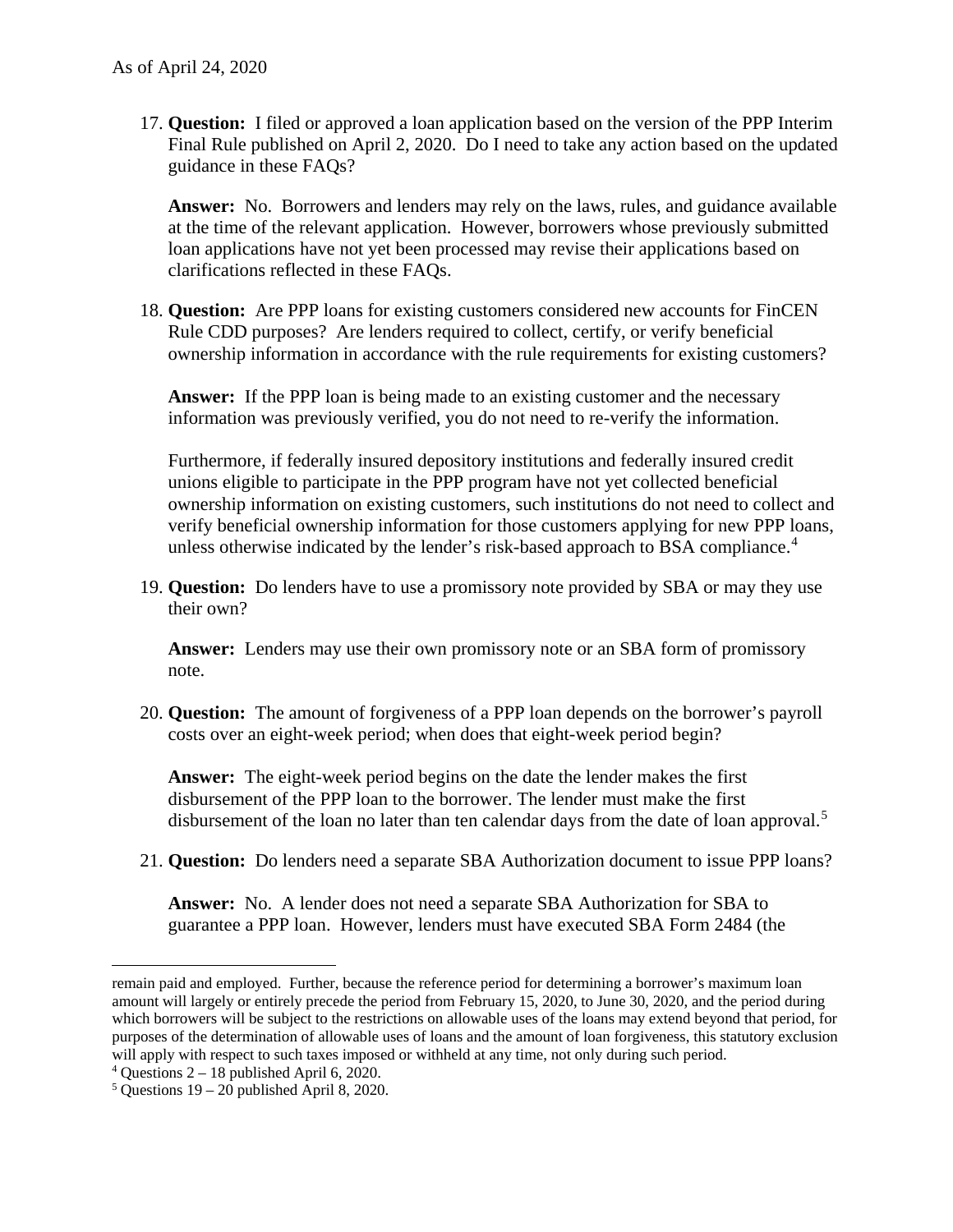$\overline{\phantom{a}}$ 

Lender Application Form for the Paycheck Protection Program)<sup>[6](#page-6-0)</sup> to issue PPP loans and receive a loan number for each originated PPP loan. Lenders may include in their promissory notes for PPP loans any terms and conditions, including relating to amortization and disclosure, that are not inconsistent with Sections 1102 and 1106 of the CARES Act, the PPP Interim Final Rules and guidance, and SBA Form 2484.

22. **Question:** I am a non-bank lender that meets all applicable criteria of the PPP Interim Final Rule. Will I be automatically enrolled as a PPP lender? What criteria will SBA and the Treasury Department use to assess whether to approve my application to participate as a PPP lender?

Answer: We encourage lenders that are not currently 7(a) lenders to apply in order to increase the scope of PPP lending options and the speed with which PPP loans can be disbursed to help small businesses across America. We recognize that financial technology solutions can promote efficiency and financial inclusion in implementing the PPP. Applicants should submit SBA Form 3507 and the relevant attachments to [NFRLApplicationForPPP@sba.gov.](mailto:NFRLApplicationForPPP@sba.gov) Submission of the SBA Form 3507 does not result in automatic enrollment in the PPP. SBA and the Treasury Department will evaluate each application from a non-bank or non-insured depository institution lender and determine whether the applicant has the necessary qualifications to process, close, disburse, and service PPP loans made with SBA's guarantee. SBA may request additional information from the applicant before making a determination.

23. **Question:** How do the \$10 million cap and affiliation rules work for franchises?

**Answer:** If a franchise brand is listed on the SBA Franchise Directory, each of its franchisees that meets the applicable size standard can apply for a PPP loan. (The franchisor does not apply on behalf of its franchisees.) The \$10 million cap on PPP loans is a limit per franchisee entity, and each franchisee is limited to one PPP loan.

Franchise brands that have been denied listing on the Directory because of affiliation between franchisor and franchisee may request listing to receive PPP loans. SBA will not apply affiliation rules to a franchise brand requesting listing on the Directory to participate in the PPP, but SBA will confirm that the brand is otherwise eligible for listing on the Directory.

24. **Question:** How do the \$10 million cap and affiliation rules work for hotels and restaurants (and any business assigned a North American Industry Classification System (NAICS) code beginning with 72)?

**Answer:** Under the CARES Act, any single business entity that is assigned a NAICS code beginning with 72 (including hotels and restaurants) and that employs not more than 500 employees per physical location is eligible to receive a PPP loan.

<span id="page-6-0"></span><sup>6</sup> This requirement is satisfied by a lender when the lender completes the process of submitting a loan through the E-Tran system; no transmission or retention of a physical copy of Form 2484 is required.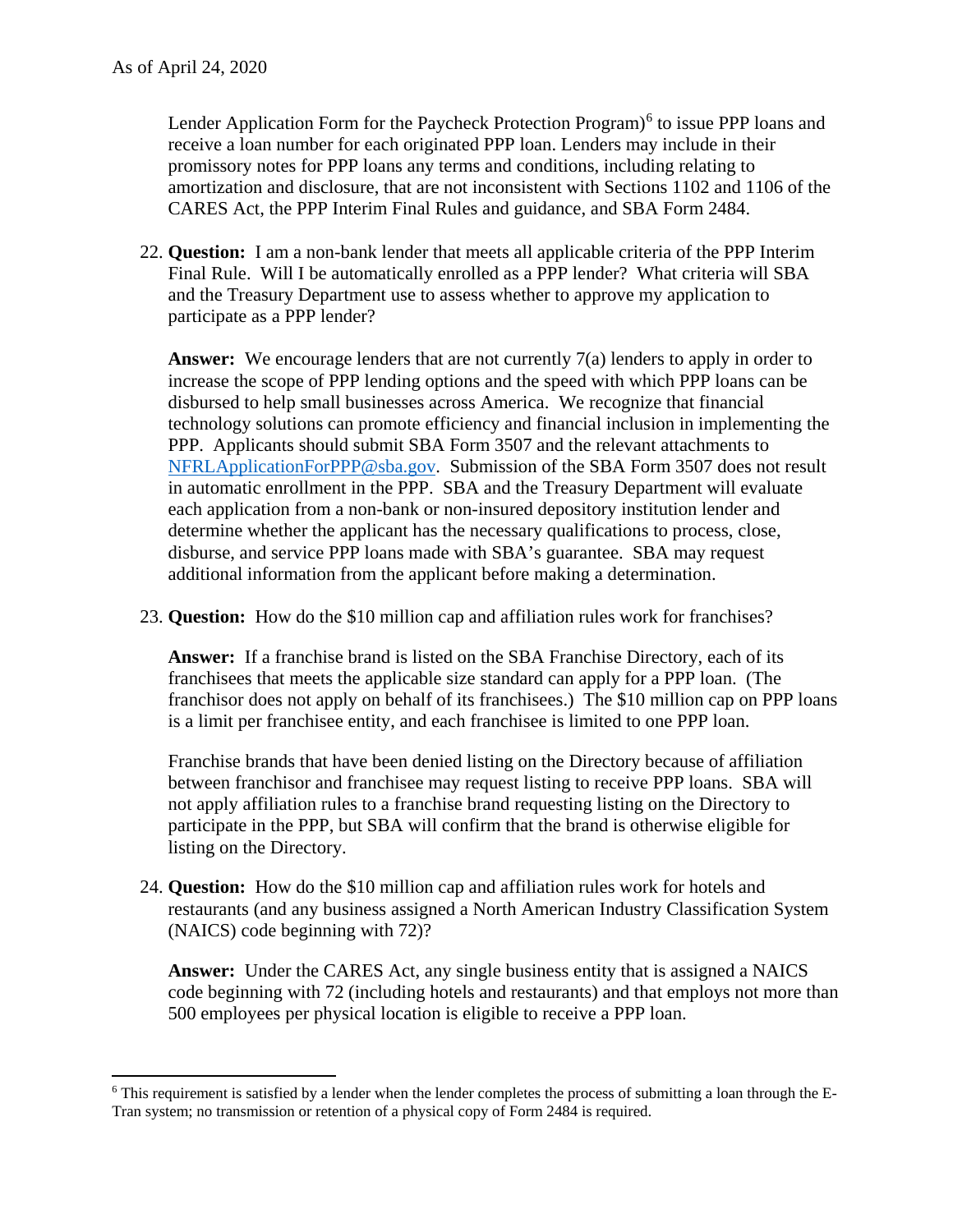In addition, SBA's affiliation rules (13 CFR 121.103 and 13 CFR 121.301) do not apply to any business entity that is assigned a NAICS code beginning with 72 and that employs not more than a total of 500 employees. As a result, if each hotel or restaurant location owned by a parent business is a separate legal business entity, each hotel or restaurant location that employs not more than 500 employees is permitted to apply for a separate PPP loan provided it uses its unique EIN.

The \$10 million maximum loan amount limitation applies to each eligible business entity, because individual business entities cannot apply for more than one loan. The following examples illustrate how these principles apply.

Example 1. Company X directly owns multiple restaurants and has no affiliates.

• Company X may apply for a PPP loan if it employs 500 or fewer employees per location (including at its headquarters), even if the total number of employees employed across all locations is over 500.

Example 2. Company X wholly owns Company Y and Company Z (as a result, Companies X, Y, and Z are all affiliates of one another). Company Y and Company Z each own a single restaurant with 500 or fewer employees.

• Company Y and Company Z can each apply for a separate PPP loan, because each has 500 or fewer employees. The affiliation rules do not apply, because Company Y and Company Z each has 500 or fewer employees and is in the food services business (with a NAICS code beginning with 72).

Example 3. Company X wholly owns Company Y and Company Z (as a result, Companies X, Y, and Z are all affiliates of one another). Company Y owns a restaurant with 400 employees. Company Z is a construction company with 400 employees.

- Company Y is eligible for a PPP loan because it has 500 or fewer employees. The affiliation rules do not apply to Company Y, because it has 500 or fewer employees and is in the food services business (with a NAICS code beginning with 72).
- The waiver of the affiliation rules does not apply to Company Z, because Company Z is in the construction industry. Under SBA's affiliation rules, 13 CFR 121.301(f)(1) and (3), Company Y and Company Z are affiliates of one another because they are under the common control of Company X, which wholly owns both companies. This means that the size of Company Z is determined by adding its employees to those of Companies X and Y. Therefore, Company Z is deemed to have more than 500 employees, together with its affiliates. However, Company Z may be eligible to receive a PPP loan as a small business concern if it, together with Companies X and Y, meets SBA's other applicable size standards," as explained in FAQ #2.
- 25. **Question:** Does the information lenders are required to collect from PPP applicants regarding every owner who has a 20% or greater ownership stake in the applicant business (i.e., owner name, title, ownership %, TIN, and address) satisfy a lender's obligation to collect beneficial ownership information (which has a 25% ownership threshold) under the Bank Secrecy Act?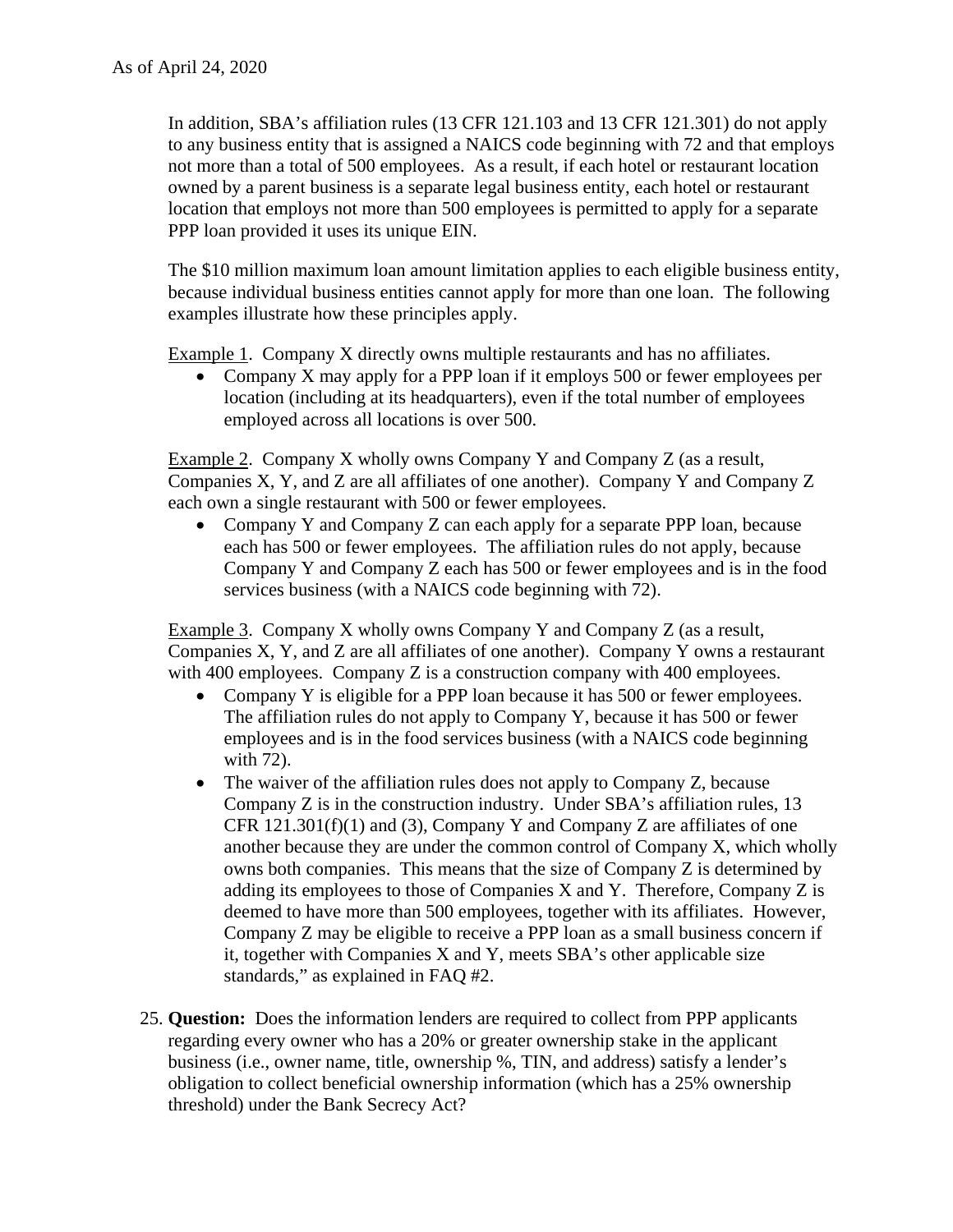## **Answer:**

For lenders with existing customers: With respect to collecting beneficial ownership information for owners holding a 20% or greater ownership interest, if the PPP loan is being made to an existing customer and the lender previously verified the necessary information, the lender does not need to re-verify the information. Furthermore, if federally insured depository institutions and federally insured credit unions eligible to participate in the PPP program have not yet collected such beneficial ownership information on existing customers, such institutions do not need to collect and verify beneficial ownership information for those customers applying for new PPP loans, unless otherwise indicated by the lender's risk-based approach to Bank Secrecy Act (BSA) compliance.

For lenders with new customers: For new customers, the lender's collection of the following information from all natural persons with a 20% or greater ownership stake in the applicant business will be deemed to satisfy applicable BSA requirements and FinCEN regulations governing the collection of beneficial ownership information: owner name, title, ownership %, TIN, address, and date of birth. If any ownership interest of 20% or greater in the applicant business belongs to a business or other legal entity, lenders will need to collect appropriate beneficial ownership information for that entity. If you have questions about requirements related to beneficial ownership, go to [https://www.fincen.gov/resources/statutes-and-regulations/cdd-final-rule.](https://www.fincen.gov/resources/statutes-and-regulations/cdd-final-rule) Decisions regarding further verification of beneficial ownership information collected from new customers should be made pursuant to the lender's risk-based approach to BSA compliance.<sup>[7](#page-8-0)</sup>

26. **Question:** SBA regulations require approval by SBA's Standards of Conduct Committee (SCC) for SBA Assistance, other than disaster assistance, to an entity, if its sole proprietor, partner, officer, director, or stockholder with a 10 percent or more interest is: a current SBA employee; a Member of Congress; an appointed official or employee of the legislative or judicial branch; a member or employee of an SBA Advisory Council or SCORE volunteer; or a household member of any of the preceding individuals. Do these entities need the approval of the SCC in order to be eligible for a PPP loan?

**Answer:** The SCC has authorized a blanket approval for PPP loans to such entities so that further action by the SCC is not necessary in the PPP program.

27. **Question:** SBA regulations require a written statement of no objection by the pertinent Department or military service before it provides any SBA Assistance, other than disaster loans, to an entity, if its sole proprietor, partner, officer, director, or stockholder with a 10 percent or more interest, or if a household member of any of the preceding individuals, is an employee of another Government Department or Agency having a grade of at least GS-13 or its equivalent. Does this requirement apply to PPP loans?

<span id="page-8-0"></span>l  $7$  Questions  $21 - 25$  published April 13, 2020.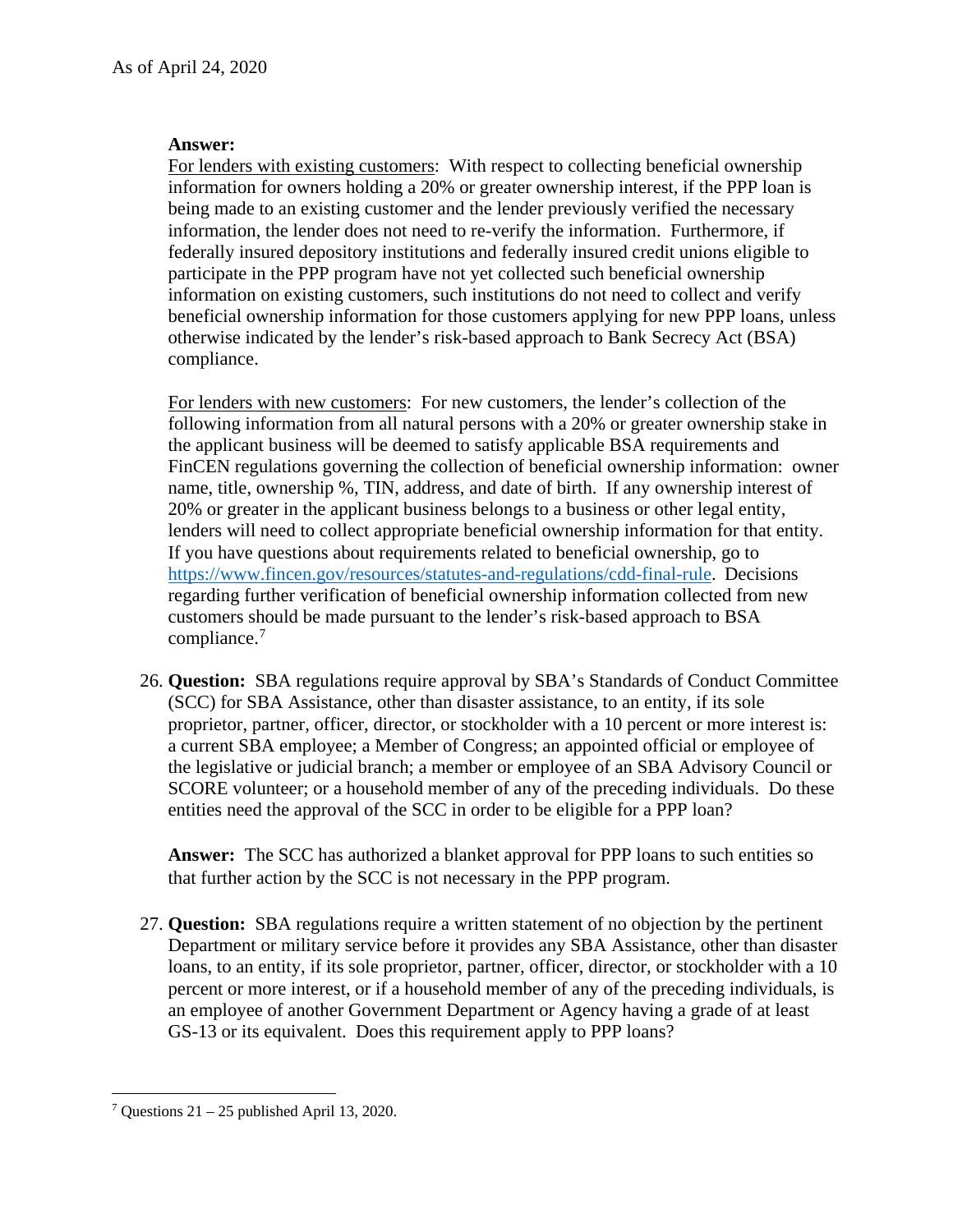**Answer:** No. The SCC has determined that a written statement of no objection is not required from another Government Department or Agency for PPP loans.

28. **Question:** Is a lender permitted to submit a PPP loan application to SBA through E-Tran before the lender has fulfilled its responsibility to review the required borrower documentation and calculation of payroll costs?

**Answer:** No. Before a lender submits a PPP loan through E-Tran, the lender must have collected the information and certifications contained in the Borrower Application Form and the lender must have fulfilled its obligations set forth in paragraphs 3.b.(i)-(iii) of the PPP Interim Final Rule. Please refer to the Interim Final Rule and FAQ 1 for more information on the lender's responsibility regarding confirmation of payroll costs.

Lenders who did not understand that these steps are required before submission to E-Tran need not withdraw applications submitted to E-Tran before April 14, 2020, but must fulfill lender responsibilities with respect to those applications as soon as practicable and no later than loan closing.<sup>[8](#page-9-0)</sup>

29. **Question:** Can lenders use scanned copies of documents or E-signatures or E-consents permitted by the E-sign Act?

**Answer:** Yes. All PPP lenders may accept scanned copies of signed loan applications and documents containing the information and certifications required by SBA Form 2483 and the promissory note used for the PPP loan. Additionally, lenders may also accept any form of E-consent or E-signature that complies with the requirements of the Electronic Signatures in Global and National Commerce Act (P.L. 106-229).

If electronic signatures are not feasible, when obtaining a wet ink signature without inperson contact, lenders should take appropriate steps to ensure the proper party has executed the document.

This guidance does not supersede signature requirements imposed by other applicable law, including by the lender's primary federal regulator.<sup>[9](#page-9-1)</sup>

30. **Question:** Can a lender sell a PPP loan into the secondary market?

**Answer:** Yes. A PPP loan may be sold into the secondary market at any time after the loan is fully disbursed. A secondary market sale of a PPP loan does not require SBA approval. A PPP loan sold into the secondary market is 100% SBA guaranteed. A PPP loan may be sold on the secondary market at a premium or a discount to par value.<sup>[10](#page-9-2)</sup>

 $\overline{a}$ 

<span id="page-9-0"></span> $8$  Questions  $26 - 28$  published April 14, 2020.

<span id="page-9-1"></span><sup>9</sup> Question 29 published April 15, 2020.

<span id="page-9-2"></span><sup>10</sup> Question 30 published April 17, 2020.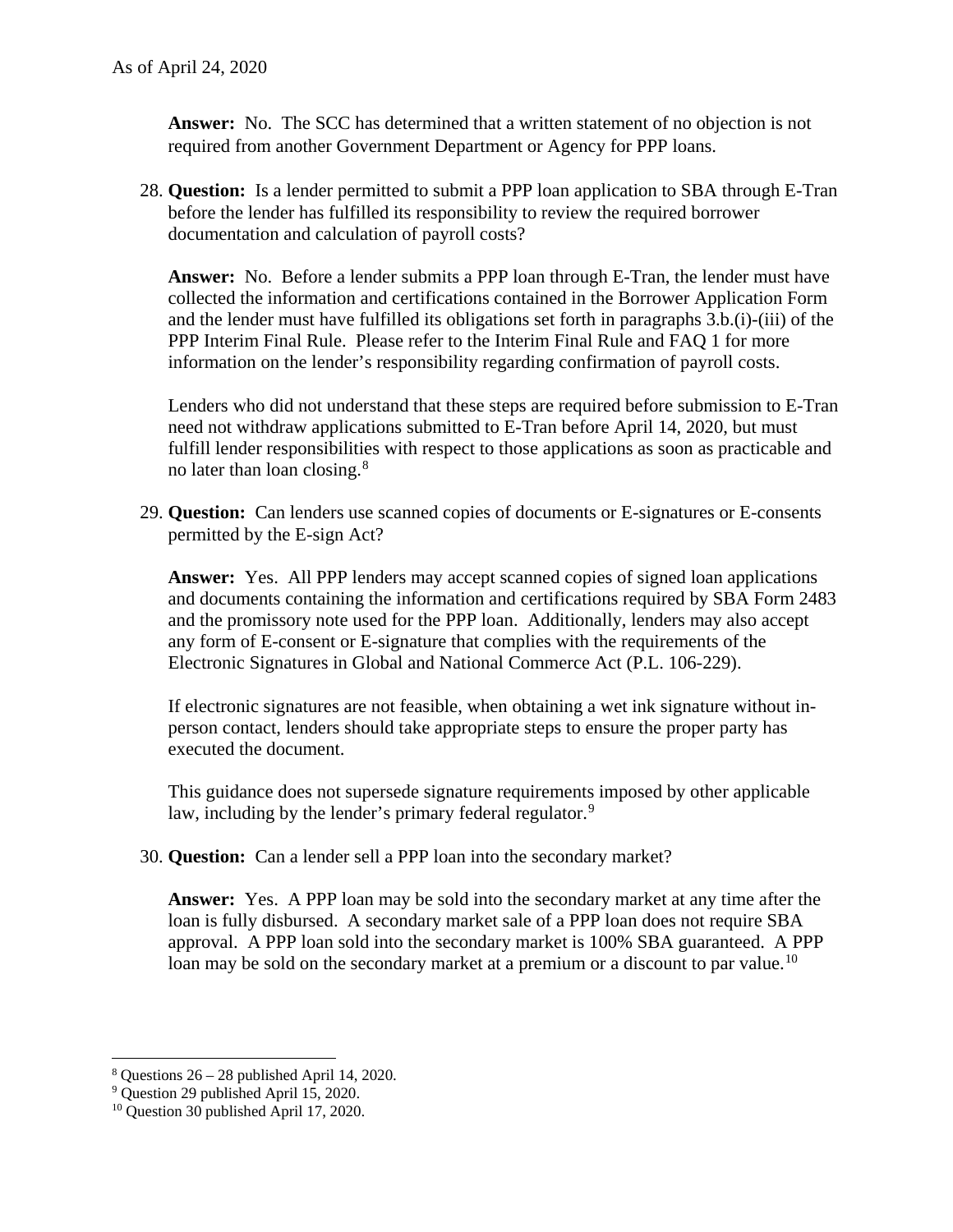31. **Question:** Do businesses owned by large companies with adequate sources of liquidity to support the business's ongoing operations qualify for a PPP loan?

**Answer:** In addition to reviewing applicable affiliation rules to determine eligibility, all borrowers must assess their economic need for a PPP loan under the standard established by the CARES Act and the PPP regulations at the time of the loan application. Although the CARES Act suspends the ordinary requirement that borrowers must be unable to obtain credit elsewhere (as defined in section 3(h) of the Small Business Act), borrowers still must certify in good faith that their PPP loan request is necessary. Specifically, before submitting a PPP application, all borrowers should review carefully the required certification that "[c]urrent economic uncertainty makes this loan request necessary to support the ongoing operations of the Applicant." Borrowers must make this certification in good faith, taking into account their current business activity and their ability to access other sources of liquidity sufficient to support their ongoing operations in a manner that is not significantly detrimental to the business. For example, it is unlikely that a public company with substantial market value and access to capital markets will be able to make the required certification in good faith, and such a company should be prepared to demonstrate to SBA, upon request, the basis for its certification.

Lenders may rely on a borrower's certification regarding the necessity of the loan request. Any borrower that applied for a PPP loan prior to the issuance of this guidance and repays the loan in full by May 7, 2020 will be deemed by SBA to have made the required certification in good faith. $11$ 

32. **Question:** Does the cost of a housing stipend or allowance provided to an employee as part of compensation count toward payroll costs?

**Answer:** Yes. Payroll costs includes all cash compensation paid to employees, subject to the \$100,000 annual compensation per employee limitation.

33. **Question:** Is there existing guidance to help PPP applicants and lenders determine whether an individual employee's principal place of residence is in the United States?

**Answer:** PPP applicants and lenders may consider IRS regulations (26 CFR § 1.121-  $1(b)(2)$ ) when determining whether an individual employee's principal place of residence is in the United States.

34. **Question:** Are agricultural producers, farmers, and ranchers eligible for PPP loans?

**Answer:** Yes.Agricultural producers, farmers, and ranchers are eligible for PPP loans if: (i) the business has 500 or fewer employees, or (ii) the business fits within the revenue-based sized standard, which is average annual receipts of \$1 million.

Additionally, agricultural producers, farmers, and ranchers can qualify for PPP loans as a small business concern if their business meets SBA's "alternative size standard." The

<span id="page-10-0"></span>l <sup>11</sup> Question 31 published April 23, 2020.